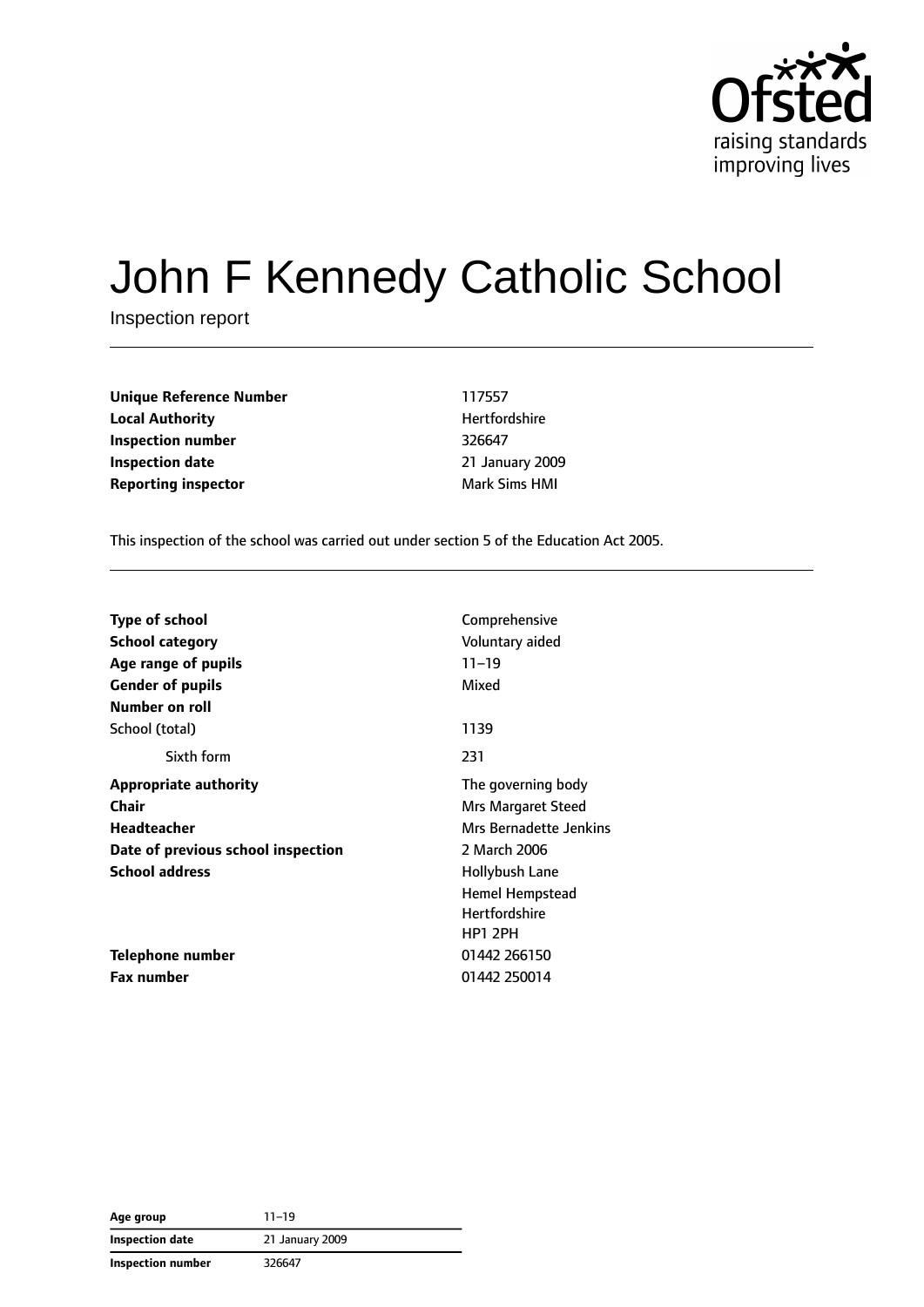.

<sup>©</sup> Crown copyright 2009

Website: www.ofsted.gov.uk

This document may be reproduced in whole or in part for non-commercial educational purposes, provided that the information quoted is reproduced without adaptation and the source and date of publication are stated.

Further copies of this report are obtainable from the school. Under the Education Act 2005, the school must provide a copy of this report free of charge to certain categories of people. A charge not exceeding the full cost of reproduction may be made for any other copies supplied.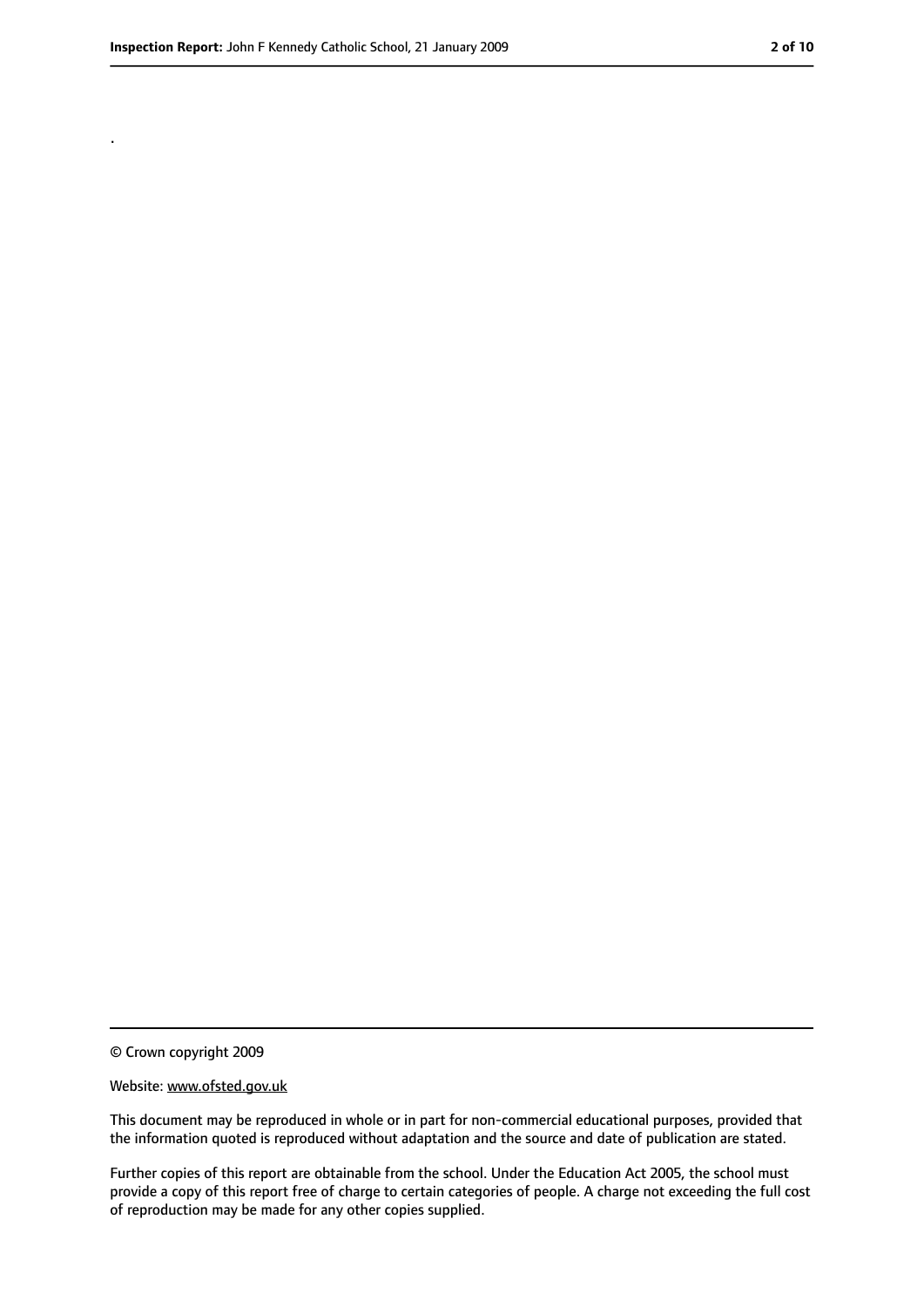## **Introduction**

The inspection was carried out by one of Her Majesty's Inspectors and one Additional Inspector.

Inspectors evaluated the overall effectiveness of the school and investigated the following issues: how the school has successfully raised standards and achievement in English, how effectively teaching and learning is monitored and evaluated, how effectively higher attaining students are supported, the suitability of courses to match students' needs and how well marking, assessment and target setting are used to support students. Evidence was gathered from visits to classrooms, discussions with pupils, staff, governors and a representative from the local authority, scrutiny of students' work, analysis of parents' questionnaires and examination of school documentation, including assessment data and the school's self-evaluation.

Other aspects of the school's work were not investigated in detail but the inspectors found no evidence to suggest that the school's own assessments, as given in its self-evaluation form, were not justified and these have been included where appropriate in this report.

#### **Description of the school**

John F Kennedy school is a larger than average-sized school situated in the suburbs of Hemel Hempstead. The proportion of students eligible for free school meals is lower than average. The percentage of students with learning difficulties and/or disabilities is similar to that found nationally, although the proportion with statements of special educational needs is low. The percentage of students from minority ethnic backgrounds is about average. Very few are at an early stage of learning English as an additional language. The school has been a specialist technology college since 1998 and added a second specialism of languages in 2008. It was granted rural designation early in 2009 and holds the Sportsmark Award and Healthy Schools status.

#### **Key for inspection grades**

| Grade 1 | Outstanding  |
|---------|--------------|
| Grade 2 | Good         |
| Grade 3 | Satisfactory |
| Grade 4 | Inadequate   |
|         |              |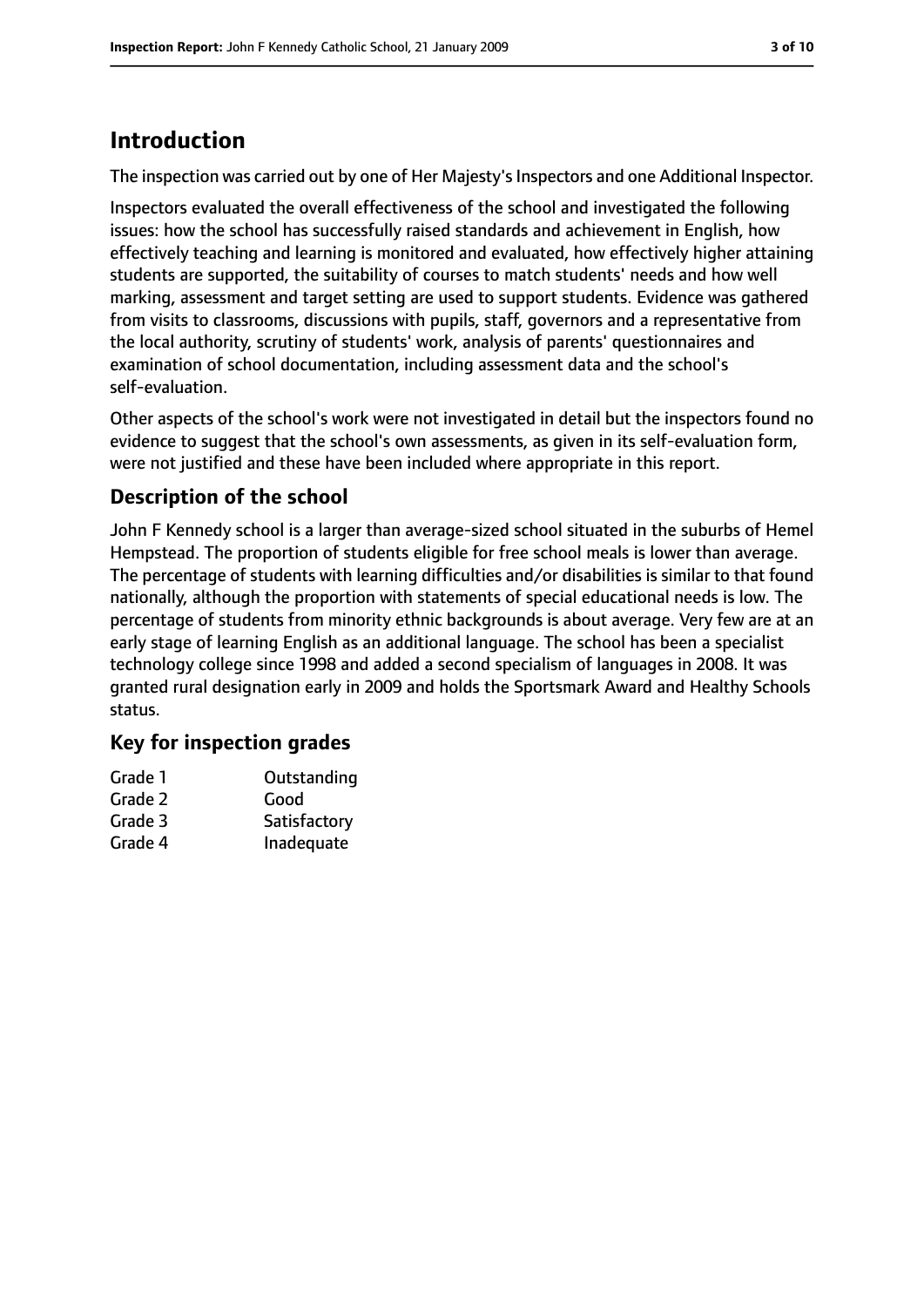#### **Overall effectiveness of the school**

#### **Grade: 1**

This is an outstanding school. It has made significant improvements since the last inspection and is well placed to improve further. Students join the school working at levels of attainment already above the national average, but because of the outstanding progress they make, they go on to reach standards that are well above the national average by the time they reach the end of Year 11, which represents outstanding achievement. Over time, the school has raised the level of attainment at GCSE and increased the proportion of students going on to achieve the highest possible grades through consistently good teaching backed up by the very high quality of care, guidance and support offered to students and their own outstanding personal development. The proportion of students who achieve five good grades, including English and mathematics, is also very high and increasing. All groups of students do well and there are no significant differences between students of different backgrounds. The school is aware of the reasons for a dip in the performance of a few higher attaining students in English in the most recent examinations. It has taken measures to ensure they are well on track to secure further improvements this year.

Students have an exemplary attitude to their learning, even when occasionally the quality of teaching falls below the high standard set in most lessons. They are keen to do well and have very good relationships with each other and with their teachers. Students of different backgrounds mix well together and they are comfortable working in mixed gender groups, including in physical education lessons. The provision for the promotion of student's spiritual, moral, social and cultural development is very strong and the school makes great efforts to celebrate cultural diversity. The behaviour of students and attitudes to each other seen during lessons and around the school is excellent. Students who find learning difficult, as well as those with disabilities, benefit from the supportive environment created by teachers and students in lessons where no specialist support is available. The level of attendance, including that for older students, is very high. Students enjoy coming to school. There were no permanent exclusions last year and the rate of fixed-term exclusions is very low.

Students report that they feel listened to and involved in the life of the school. Through opportunities on the school council and attendance at governing body meetings, they have a chance to have their say in influencing decisions. One student reported, 'This is a very special school.' The awards the school has received for health and sport indicate that students know the importance of healthy eating and regular exercise. The students' high level of literacy and numeracy is preparing them well for the world of work.

Teaching is consistently at least good in most instances. Over time it has improved. Lessons are tightly organised and well structured to take account of learners' different needs. Work is marked frequently. Where lessons are outstanding, teachers are working more creatively and imaginatively to engage learners further in their learning, for example through partner talk and students assessing each other's work. At its very best written feedback gives students a clear indication of what steps they need to take to improve further, although there is some variation in the quality of the feedback across subjects. The school has worked hard to improve the small proportion of teaching that it recognises needsto improve, through modelling lessons and peer observations. A teaching and learning group has been recently established, aiming to convert more of the good teaching into outstanding.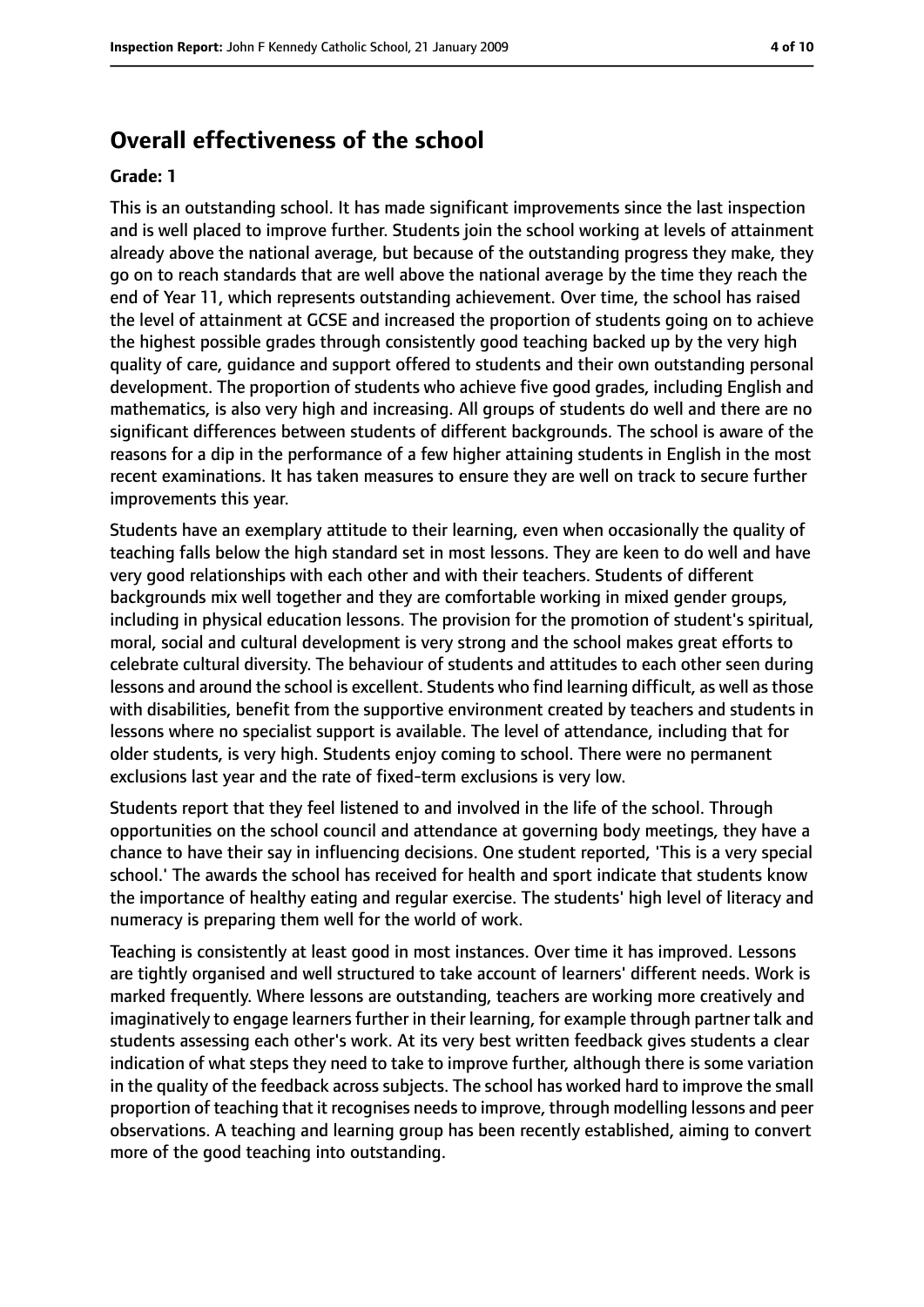The school provides outstanding leadership, inspired by the enthusiastic drive and vision of the headteacher and the senior leadership team. They know the strengths of the school very well and have accurately identified areas for further development. As a result, leadership and management of the school, overall, are excellent. Teaching and learning are monitored closely and senior leaders and department heads use monitoring and data analysis well to secure further improvements. The governing body makes an outstanding contribution to the life of the school. Governors are very well informed about all aspects of the school including trends in achievement. They have a close involvement in individual subjects through their link roles with departments and are involved in observing lessons and appointing staff. Their close involvement enables them to provide both support and challenge to the school. They ensure that the school gives very good value for money.

The recent additional specialism is contributing significantly to the school, through the promotion of languages, and to the community through outreach to primary schools and after school classes. The exemplary quality of teaching and assessment in the languages department is yet to be matched consistently in all subject departments. The school's main subject specialism has led to exceptionally high results at GCSE in design and technology, where most students in Year 11 were entered for the exam and a third achieved  $A^*$  or A grades.

The school makes strenuous efforts to establish good communications with students' families and in return receives considerable support from parents and the local community. Parents are overwhelmingly positive about the school and where individual concerns have been raised, about bullying or teaching, the school has taken action to address them.

Students from minority ethnic groups report that they feel well integrated in the life of the school. The strong Catholic ethos, which permeates the life of the school, also contributes significantly to promoting outstanding community cohesion. The faiths of all students are recognised and a prayer room is set aside for students' use.

Students benefit from a good curriculum, which provides a wide range of extra-curricular activities. The new creative and media diploma is an exciting development, in which the school is taking a lead within the local authority. The school is continuing to seek to provide further vocational opportunities for students who would benefit from these.

The care, guidance and support students receive are outstanding overall. The students and their parents report that they feel safe and secure in school. Incidents of bullying or racism are very low and any incidents that do occur are dealt with swiftly. All necessary arrangements for safeguarding students and child protection measures are in place and are carried out rigorously. Students on the gifted and talented register receive a range of individual opportunities to support their learning but the school is aware, through its monitoring, of some variation in different groups represented on the register. Each student is given an individual interview about their career paths and learning mentors provide a key role in the support of students.

#### **Effectiveness of the sixth form**

#### **Grade: 2**

Effectiveness of the sixth form is good. The attainment of students on entry to the sixth form is average. They make good progress and go on to achieve results in their examinations that are above average. Students benefit from an outstanding curriculum, which provides a wide range of extra-curricular activities enhanced by the collaborative arrangements with other providers. Care, guidance and support are good. The school recognises that more learning mentors are needed in the sixth form and is planning to meet this need. This, coupled with new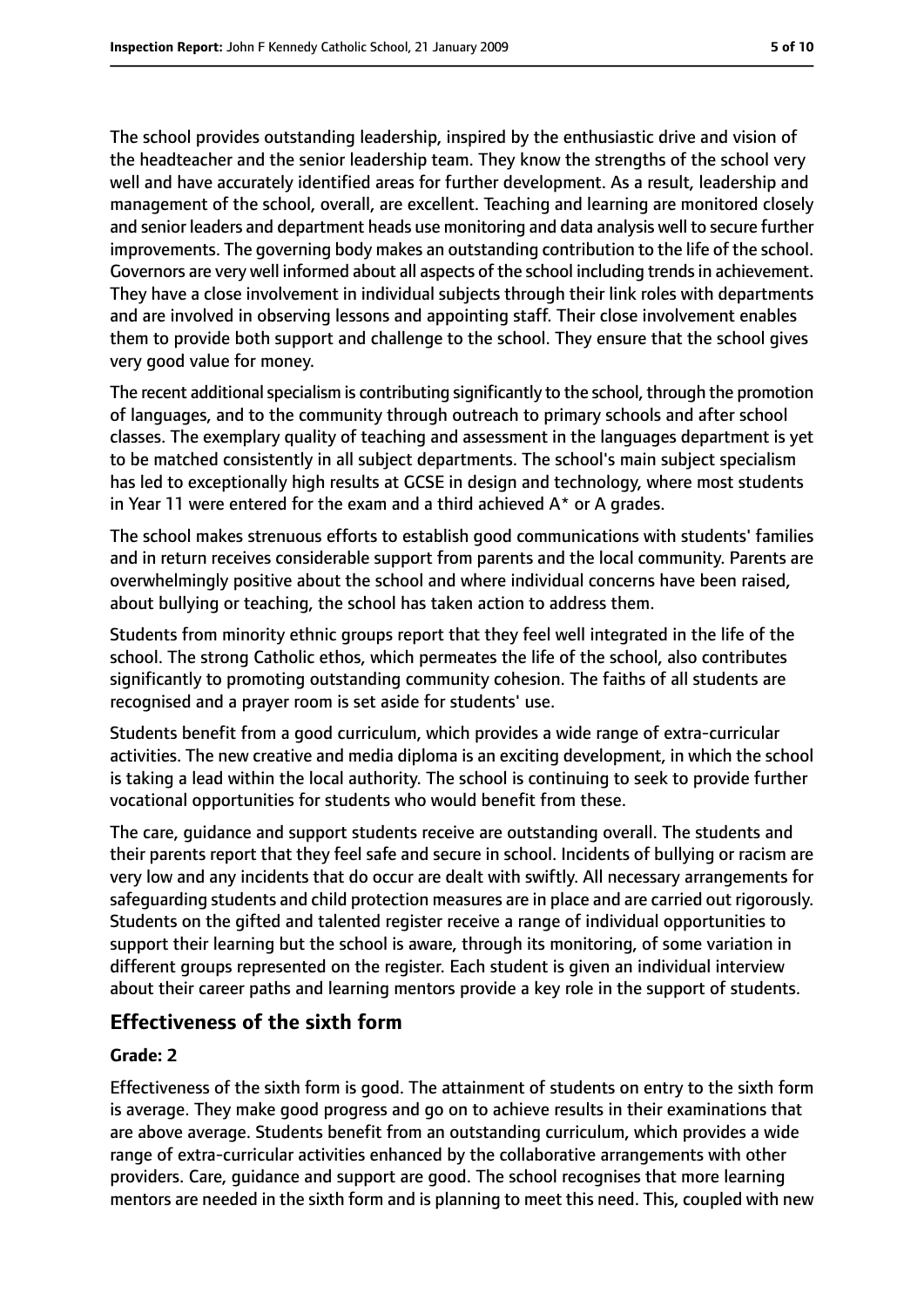study facilities, designated for sixth form use, is designed to further enhance student learning. Leadership and management in the sixth form are good.

#### **What the school should do to improve further**

■ Ensure greater consistency in the quality of written feedback students receive so they know how they can improve further.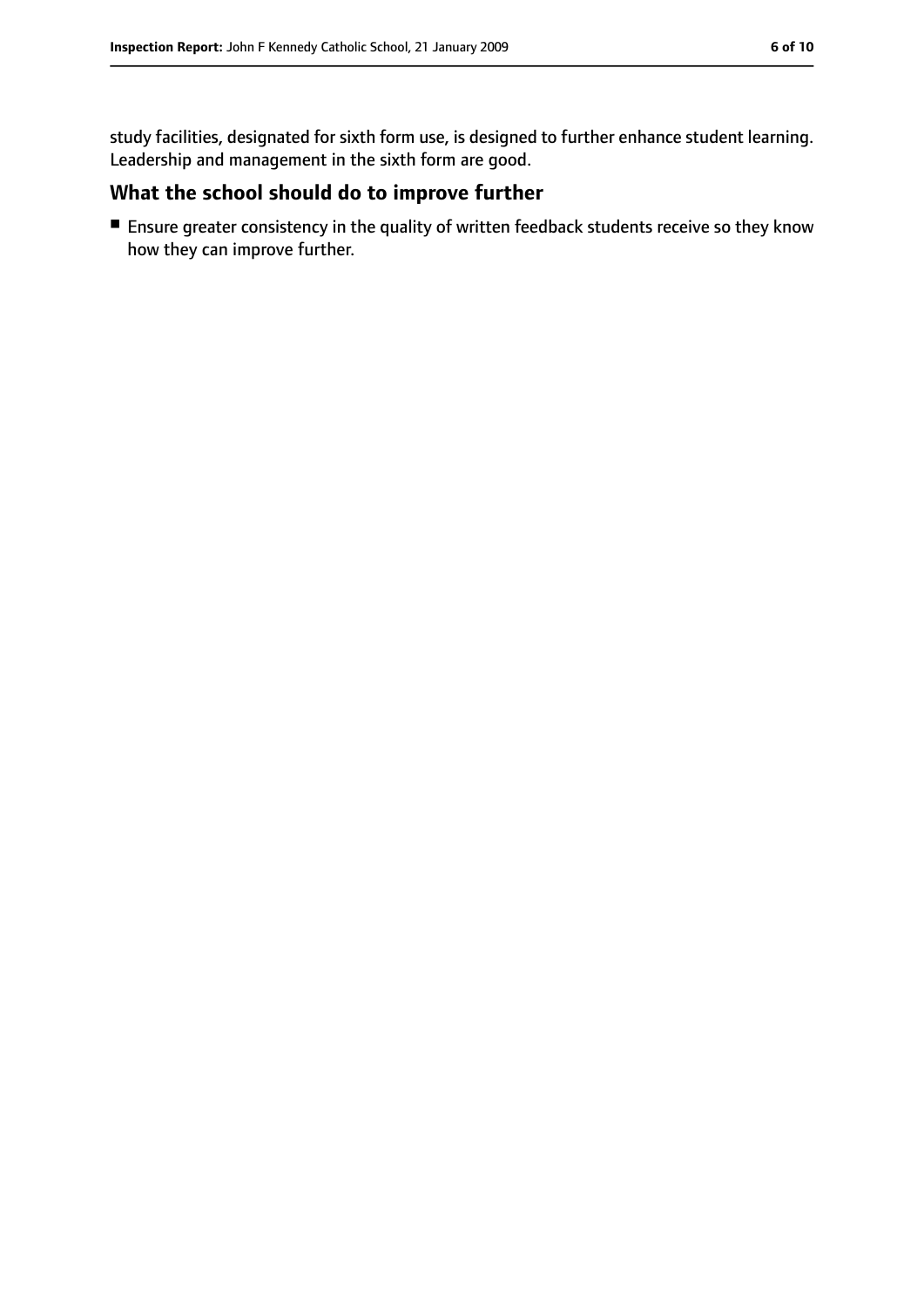**Any complaints about the inspection or the report should be made following the procedures set out in the guidance 'Complaints about school inspection', which is available from Ofsted's website: www.ofsted.gov.uk.**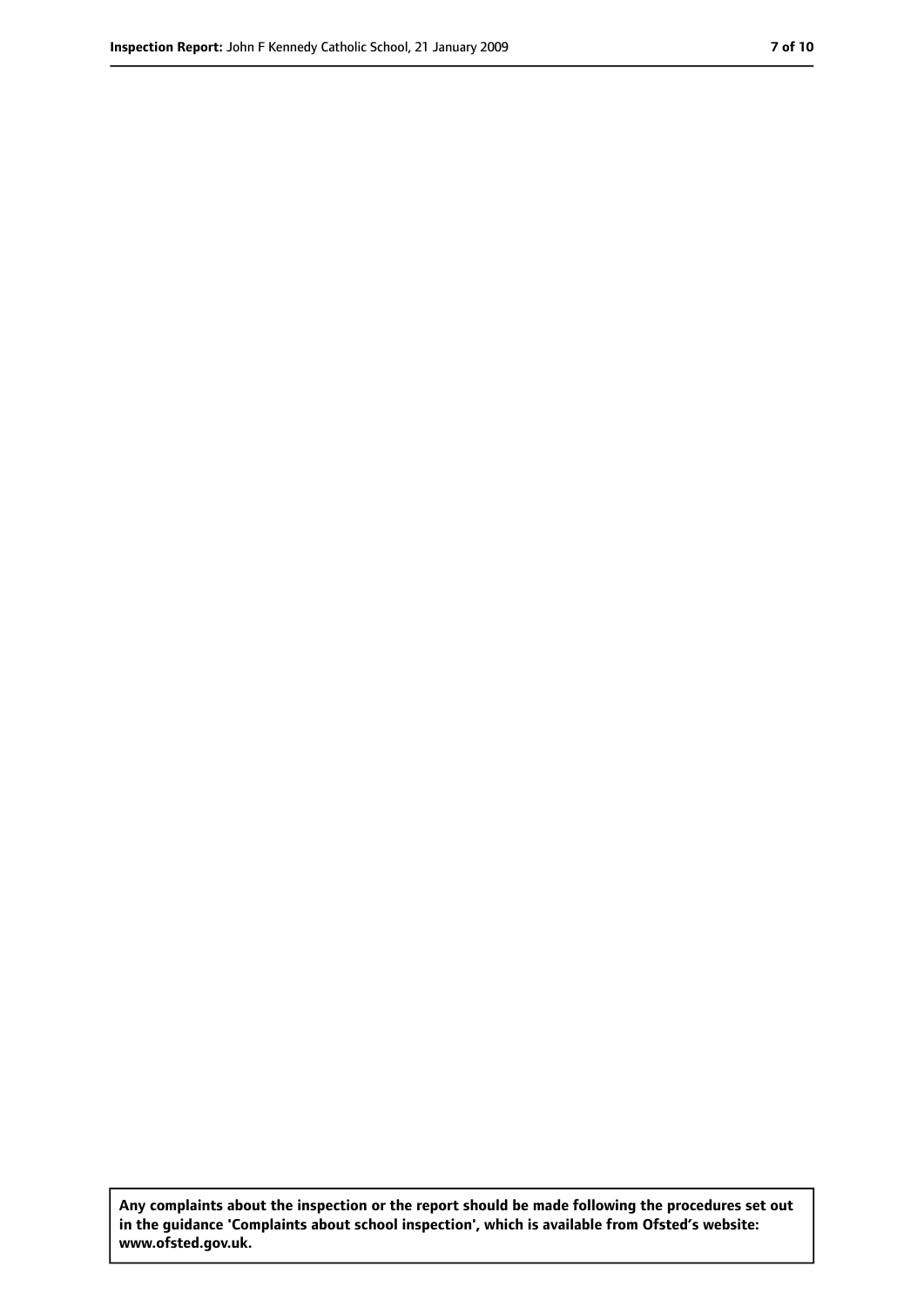# **Inspection judgements**

| Key to judgements: grade 1 is outstanding, grade 2 good, grade 3 | <b>School</b><br><b>Overall</b> | $16-19$ |
|------------------------------------------------------------------|---------------------------------|---------|
| satisfactory, and grade 4 inadequate                             |                                 |         |

#### **Overall effectiveness**

| How effective, efficient and inclusive is the provision of<br>education, integrated care and any extended services in<br>meeting the needs of learners? |     |     |
|---------------------------------------------------------------------------------------------------------------------------------------------------------|-----|-----|
| Effective steps have been taken to promote improvement since<br>the last inspection                                                                     | Yes | Yes |
| How well does the school work in partnership with others to<br>promote learners' well being?                                                            |     |     |
| The capacity to make any necessary improvements                                                                                                         |     |     |

#### **Achievement and standards**

| How well do learners achieve?                                                                               |  |
|-------------------------------------------------------------------------------------------------------------|--|
| The standards <sup>1</sup> reached by learners                                                              |  |
| How well learners make progress, taking account of any<br>significant variations between groups of learners |  |
| How well learners with learning difficulties and/or disabilities<br>make progress                           |  |

#### **Annex A**

<sup>&</sup>lt;sup>1</sup>Grade 1 - Exceptionally and consistently high; Grade 2 - Generally above average with none significantly below average; Grade 3 - Broadly average to below average; Grade 4 - Exceptionally low.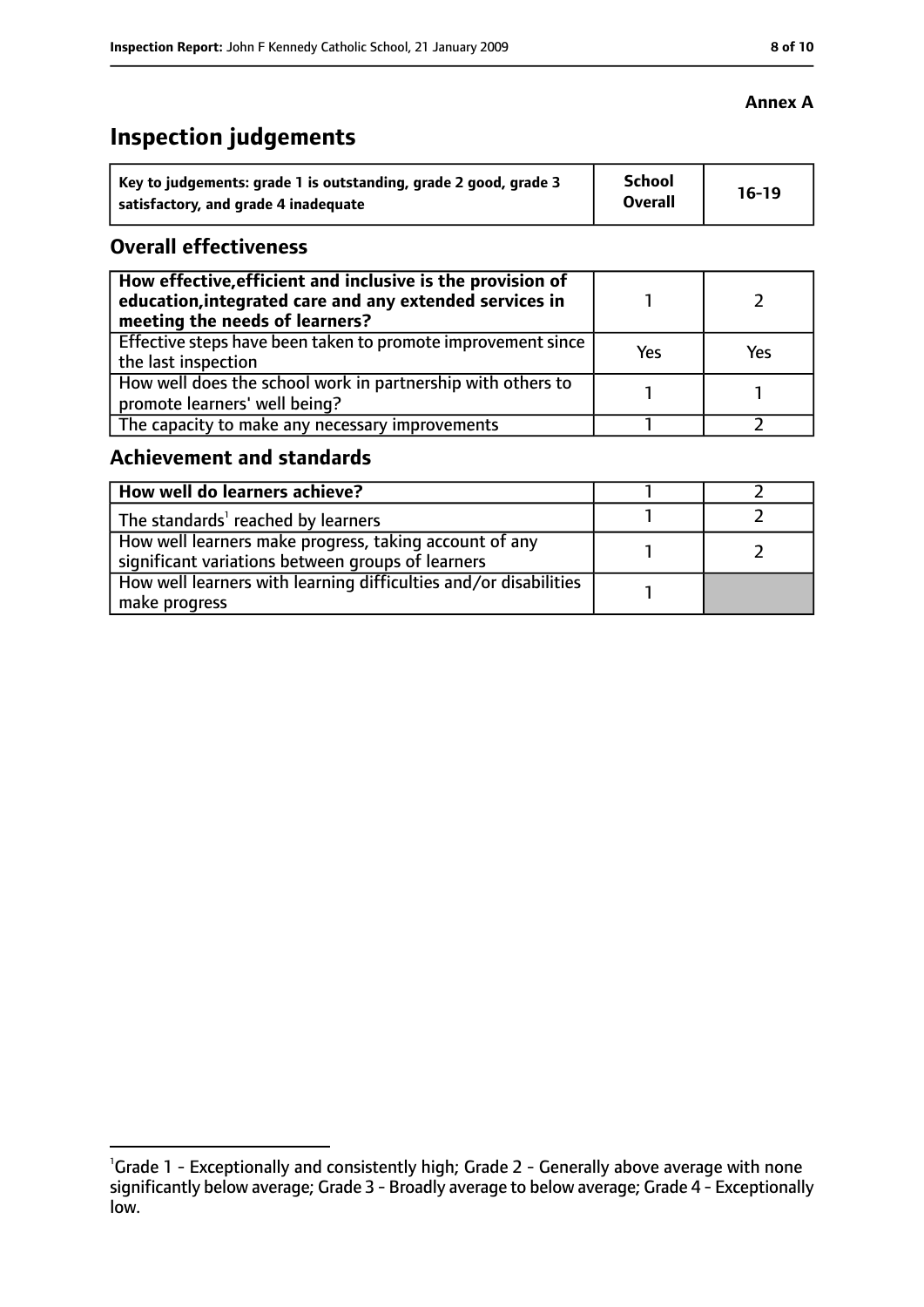#### **Personal development and well-being**

| How good are the overall personal development and<br>well-being of the learners? |  |
|----------------------------------------------------------------------------------|--|
| The extent of learners' spiritual, moral, social and cultural<br>development     |  |
|                                                                                  |  |
| The extent to which learners adopt healthy lifestyles                            |  |
| The extent to which learners adopt safe practices                                |  |
| The extent to which learners enjoy their education                               |  |
| The attendance of learners                                                       |  |
| The behaviour of learners                                                        |  |
| The extent to which learners make a positive contribution to                     |  |
| the community                                                                    |  |
| How well learners develop workplace and other skills that will                   |  |
| contribute to their future economic well-being                                   |  |

# **The quality of provision**

| $\mid$ How effective are teaching and learning in meeting the<br>full range of learners' needs?       |  |
|-------------------------------------------------------------------------------------------------------|--|
| How well do the curriculum and other activities meet the range<br>of needs and interests of learners? |  |
| How well are learners cared for, quided and supported?                                                |  |

## **Leadership and management**

| How effective are leadership and management in raising<br>achievement and supporting all learners? |     |     |
|----------------------------------------------------------------------------------------------------|-----|-----|
| How effectively leaders and managers at all levels set clear                                       |     |     |
| direction leading to improvement and promote high quality of                                       |     |     |
| care and education                                                                                 |     |     |
| How effectively leaders and managers use challenging targets                                       |     |     |
| to raise standards                                                                                 |     |     |
| The effectiveness of the school's self-evaluation                                                  |     |     |
| How well equality of opportunity is promoted and discrimination                                    |     |     |
| eliminated                                                                                         |     |     |
| How well does the school contribute to community cohesion?                                         |     |     |
| How effectively and efficiently resources, including staff, are                                    |     |     |
| deployed to achieve value for money                                                                |     |     |
| The extent to which governors and other supervisory boards                                         |     |     |
| discharge their responsibilities                                                                   |     |     |
| Do procedures for safeguarding learners meet current                                               | Yes | Yes |
| qovernment requirements?                                                                           |     |     |
| Does this school require special measures?                                                         | No  |     |
| Does this school require a notice to improve?                                                      | No  |     |